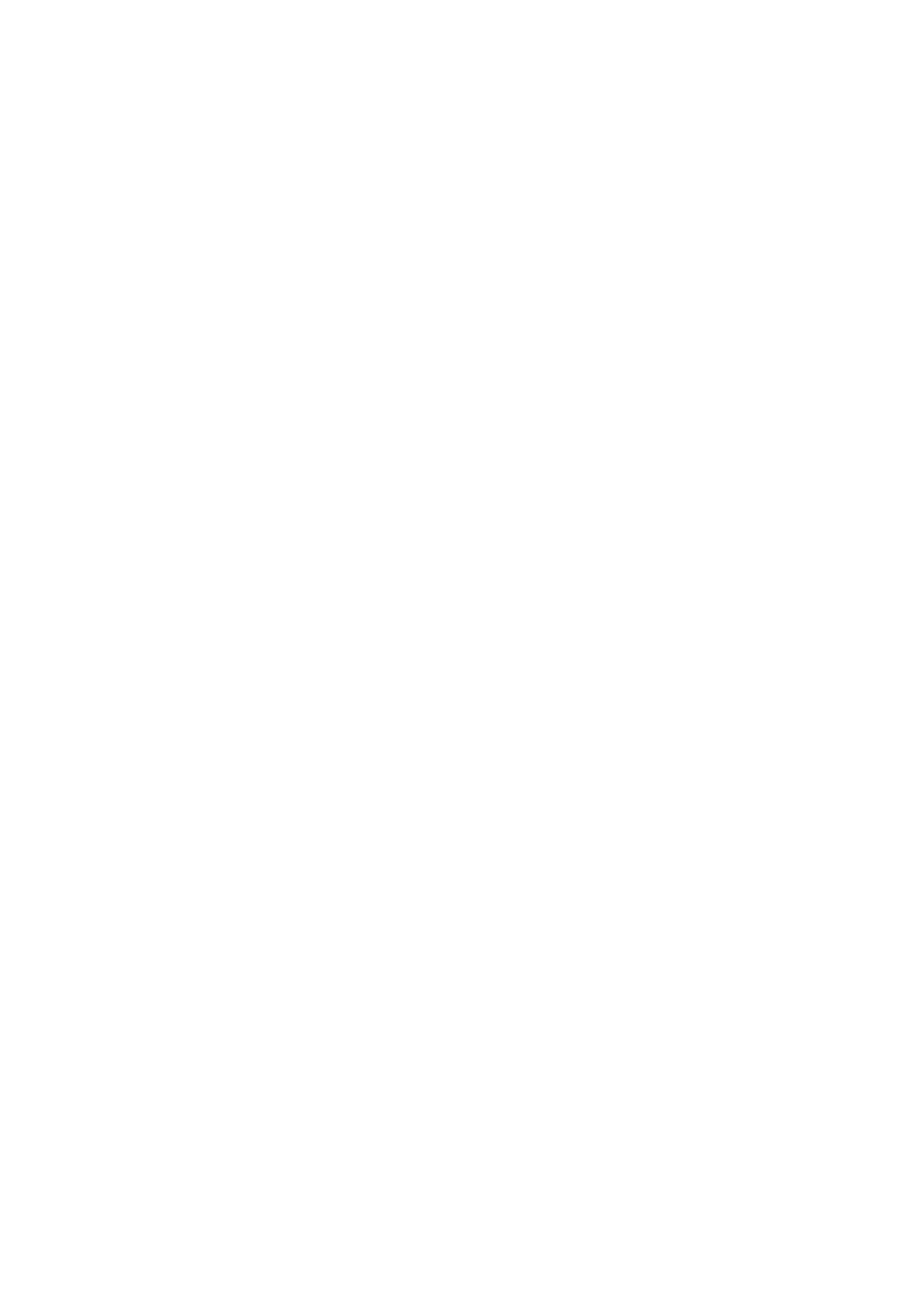## **DEVELOPMENT DESIGN STATEMENT THE REPLACEMENT OF ALLOTMENTS**

#### **1. INTRODUCTION**

The aim of this design statement is to give detailed guidance in relation to the necessary requirements involved in replacing an allotment. In many cases, if a developer acquires a site that is currently used as an allotment, there will be a requirement for that developer to provide a replacement site in order to cater for the activities that have been displaced. However, it will not be sufficient for a developer to merely identify another area of similar size to the original. Every effort must be made to ensure that the new allotment is equally as good as the original site in every way. The new site must also be made available for occupation when the allotment holders vacate their old premises.

#### **2. POLICY CONTEXT**

In order to provide a suitable replacement allotment site, the developer will need to demonstrate that the new site satisfies the relevant criteria listed within **Policy L1 "Protection of Leisure Facilities"** of the Council Approved Unitary Development Plan.

**"Policy L1 - Protection of Leisure Facilities"** states: -

 **DEVELOPMENT WHICH RESULTS IN THE LOSS OF AN EXISTING LEISURE FACILITY, OR LAND LAST USED FOR LEISURE, WILL ONLY BE PERMITTED WHERE:** 

- **A SUITABLE ALTERNATIVE LOCATION IS AVAILABLE AND THE FACILITY IS PROVIDED BY THE DEVELOPER; OR**
- **IT CAN BE DEMONSTRATED BY THE DEVELOPER THAT THE FACILITY IS SURPLUS TO REQUIREMENTS; OR**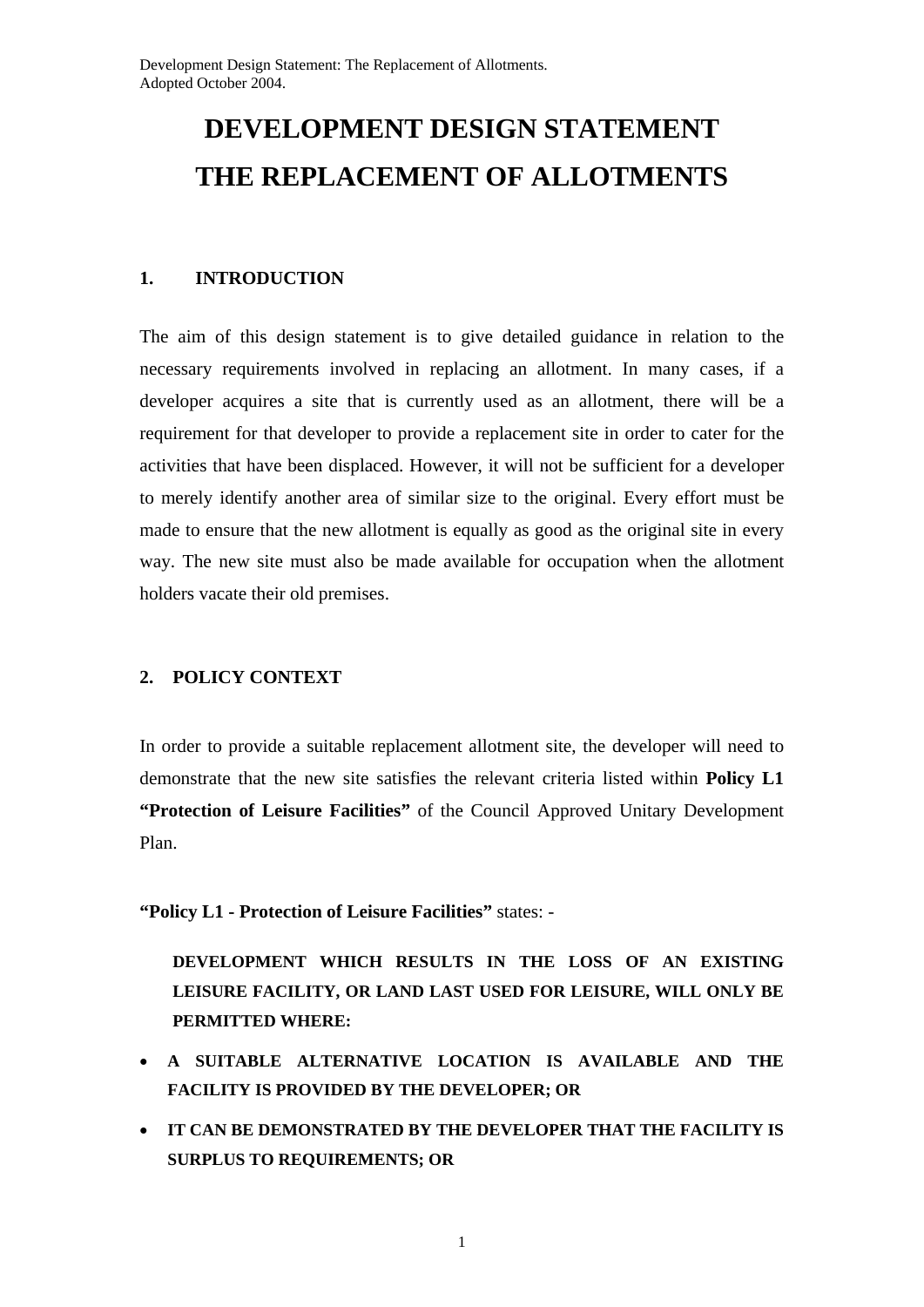Development Design Statement: The Replacement of Allotments. Adopted October 2004.

#### **SUCH FACILITIES CAN BEST BE RETAINED AND ENHANCED THROUGH THE REDEVELOPMENT OF A SMALL PART OF THE SITE**

**(Objective 4)** 

 **Existing leisure facilities, whether land or premises built or adapted for leisure use, represent substantial investments. They can, however, come under pressure for replacement by, for example, housing, industrial or retailing developments.** 

**This policy is intended to protect all types of leisure facilities including allotments, kick-about areas and children's playgrounds, to ensure that existing levels of provision are maintained, unless the developer can demonstrate to the council that the facility is surplus to requirements. The policy allows for redevelopment in appropriate circumstances.**

As this policy states, unless the developer can demonstrate to the council, that the facility is surplus to requirements, a new site must be provided. Therefore, in order to fulfil the requirements of Policy L1, it must be remembered that the principle aim when moving any allotment site, is to provide a replacement site that is equally as good as the previous site, in every way. In light of this, there are many different tasks that have to be undertaken by the developer in order to achieve this situation.

#### **3. DETAILED GUIDANCE FOR ALLOTMENT REPLACEMENT**

When the redevelopment of an existing, fully operational allotment site is proposed, the developer must, under the provisions of Policy L1, provide a suitable alternative site. When this has been realised, to ensure the requirements of Policy L1 are met, the planning application served on the old allotment site will require a section 106 agreement that binds the developer into achieving this. To add clarity to this process, the following guidance is provided to inform potential developers and aid them in their quest to locate and provide a suitable alternative allotment site.

In order to meet the requirements of Policy L1, a new allotment site must abide by the following points:-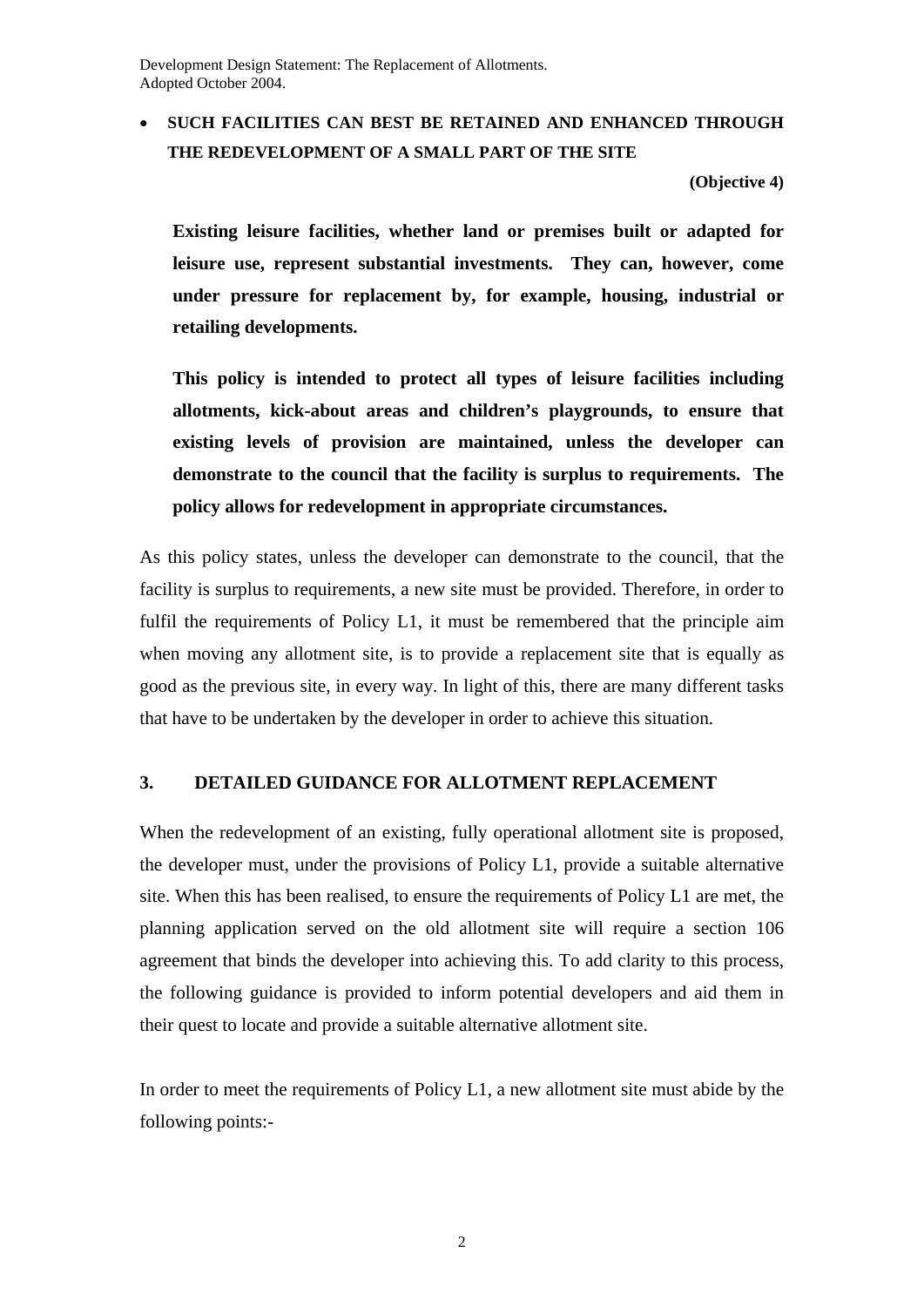## **3.1 The site must be made available prior to any allotment holders being displaced from their original site.**

The displaced allotment holders must have a suitably prepared allotment site made available for immediate occupancy, at the moment they are moved from their original site. Throughout the process of finding and providing a replacement allotment site, the Council will have regard for the views of the present allotment holders when establishing whether or not a suitable alternative site has been found. The time of vacating an allotment site would depend on the time of year or growing season. Therefore allotments holders should be required to move from their original site either prior to or after the growing season.

#### **3.2 The new allotment site must adequate in terms of accessibility.**

Access to the new allotment site for present allotment holders will be considered a material consideration when determining any planning application served on the original allotment site. When deciding on whether the new allotment will be adequate in terms of accessibility, there are many factors to be taken into account when a replacement site is being considered. A list of some of the main issues is given below:-

- The new allotment site must be situated in a location that is in close proximity to the original site. This will ensure that the displaced owners are not put at a disadvantage in terms of travel time to their new allotment site.
- The new allotment site must have similar public and private transport facilities as the original site. This will ensure that people who travel to their allotment by whichever form of transport will benefit from similar parking, bus, train and cycle facilities etc as they did with their original site.
- The new allotment site must be accessible to each and every allotment holder that is displaced. In many circumstances, allotment holders may be disabled or elderly and require specific needs in terms of access to their site. The new site must cater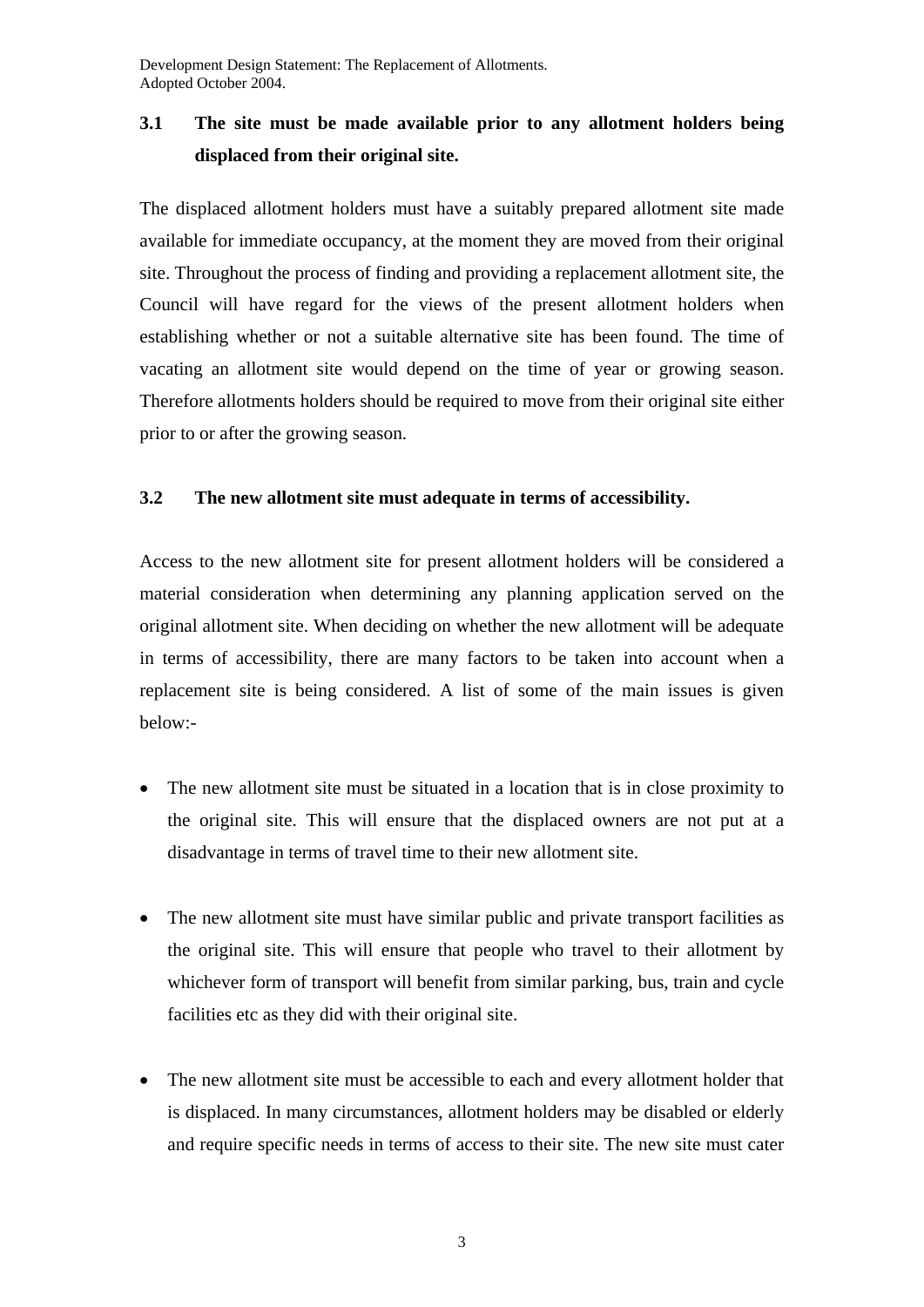for all the requirements of the displaced allotment holders, in order to ensure that none are disadvantaged by their relocation.

## **3.3 The new allotment site must be made available for occupancy prior to any works taking place on the original site.**

No work must take place on the original allotment site by the developer until the new allotment site is in place and ready for occupancy. If the original site is vacant before any works begin, it will ensure that the safety of the allotments holders and their produce is not compromised.

### **3.4 The land at the new allotment site must be suitably prepared so that allotment holders can begin growing on it immediately.**

If an allotment is relocated to another site, it is not suitable to merely provide another area of land of similar size. In many cases allotments that have been in constant use, have soil that provides an excellent medium for growing produce. Therefore, the new land must be suitably cultivated and prepared so that holders can begin work immediately after relocation, without the need for prior preparation. In order to ensure the land is prepared in a suitable fashion, the necessary works will need to be carried out by the developer, for example:-

Checklist for preparing land:-

- Clearing of the new area
- Checks for any contamination
- Ploughing and cultivation of new land
- Translocation of old topsoil is a necessity, unless the developer can demonstrate that the soil on the new site is of a similar quality. This must be done in a dormant period, so as not to disrupt the work of the allotment holders. The criteria for classifying the quality of topsoil is given within British Standard BS 3882: 1994. This standard should be adopted when demonstrating whether the new soil is of a similar quality to that of the old site.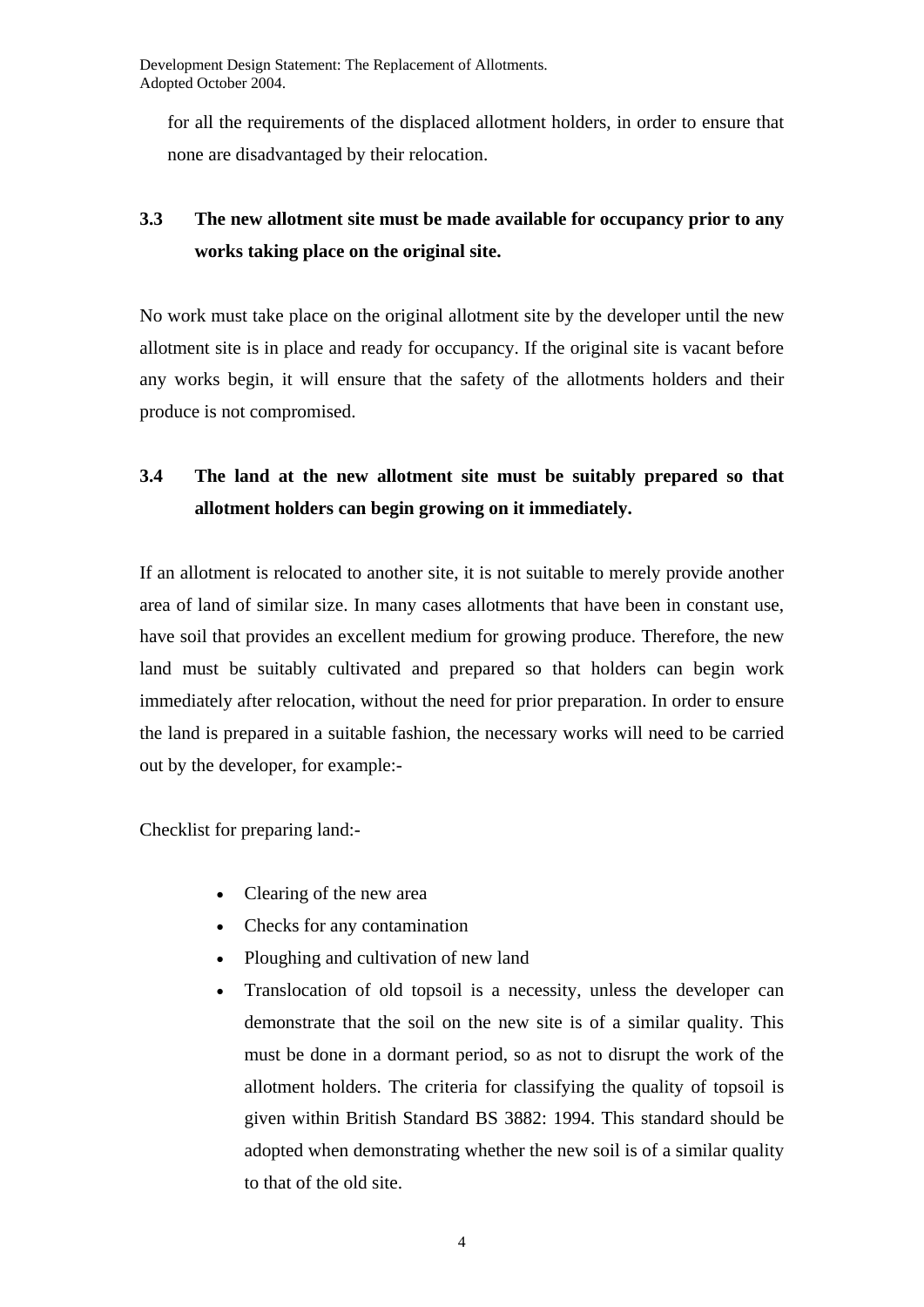Development Design Statement: The Replacement of Allotments. Adopted October 2004.

Adequate drainage incorporated

#### **4. Access, roads and security.**

There must be an adequate access road into the site that can cope with any vehicles that are associated with the allotment and its related works. The main access point must have a secured gate, which is locked, and keys distributed to allotment holders.

Roads must be created within the site and developed to cope with any traffic that wishes to enter. If roads within the site are designed with large vehicles in mind e.g. tractors etc, then they will no doubt be accessible to all forms of transport appropriate to the site. All roads must also be incorporated into the design with safety in mind, so as not to cause conflict with pedestrian movement within the site.

The allotment site must be surrounded by a secure fence that will act as a deterrent to trespassers. However, it is imperative that any fence be incorporated into the design so that it fits in with the surrounding environment. A well-designed, aesthetically pleasing boundary fence can often become a more effective deterrent that most types high security fencing. Some examples, such as palisade fencing, can give the development a fortress appearance and act as a challenge to criminals. Please refer to Development Design Guide 11 – Means of Enclosure, which can be obtained from the Planning Department.

#### **5. FACILITIES WITHIN THE NEW ALLOTMENT SITE**

#### **5.1 Drainage.**

Due to the nature of activity within the new allotment site, the ground should have adequate drainage facilities. Any drainage works will have to be carried out before soil treatment works commence.

#### **5.2 Water.**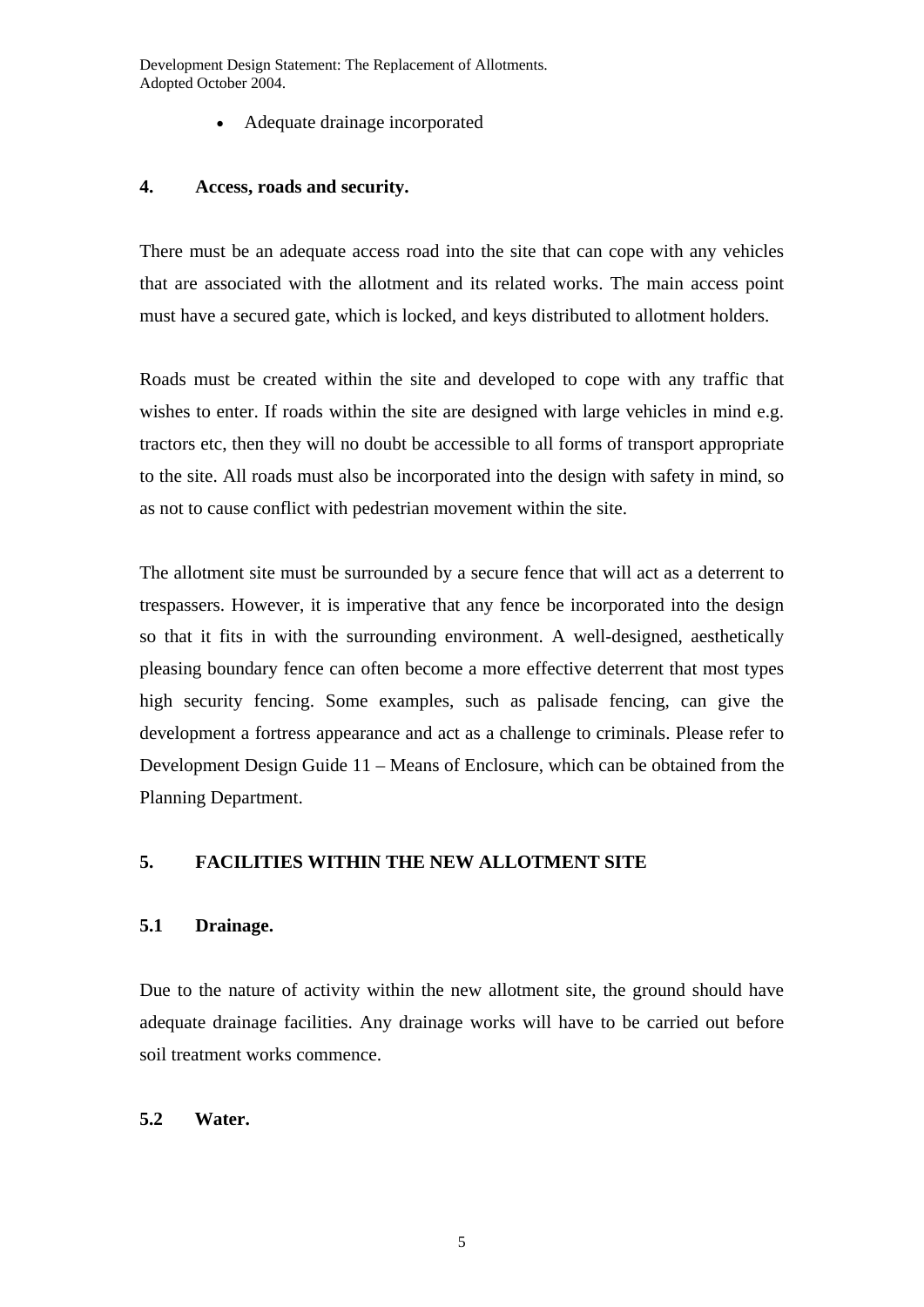The new allotment site should have an adequate mains water supply. Mains water supplies should be within easy reach of each allotment plot with the necessary fixings (hoses, taps etc) in place and ready for use.

#### **5.3 Storage facilities.**

Due to the nature of the work that takes place on allotment sites, any storage facilities that are extant on the original site should be provided on the new site. Sheds and other storage facilities should be placed within easy reach of each allotment. All storage facilities should be secure lockable units and keys should be given to all allotment holders. In addition, any electricity or other power supplies that were provided on the original site must be made available on the new site, particularly if they existed within any structures on the original site.

**N.B.** Planning permission will be required for any structures that are erected within the allotment site. The use of land for allotments does not require planning permission, but there are no permitted development rights for the erection of the sheds, storage units or any other structures.

#### **5.4 Other Facilities.**

The site should contain basic toilet and washing facilities.

#### **6. OTHER ISSUES**

#### **6.1 Comments from the Environment Agency.**

New allotment sites should not be sited within flood risk areas. However, where the situation arises that the proposed development is justified within a flood risk area the existing ground levels should be maintained. Proposals for the development of storage sheds and structures such as storage units, within flood risk areas, will be resisted. The developer must refer to TAN 15 – Development and Flood Risk, to ascertain whether the proposed allotment site is located within a flood risk area. The developer should also contact the Environment Agency if any further information is required. (See Chapter 9 – Contacts, below)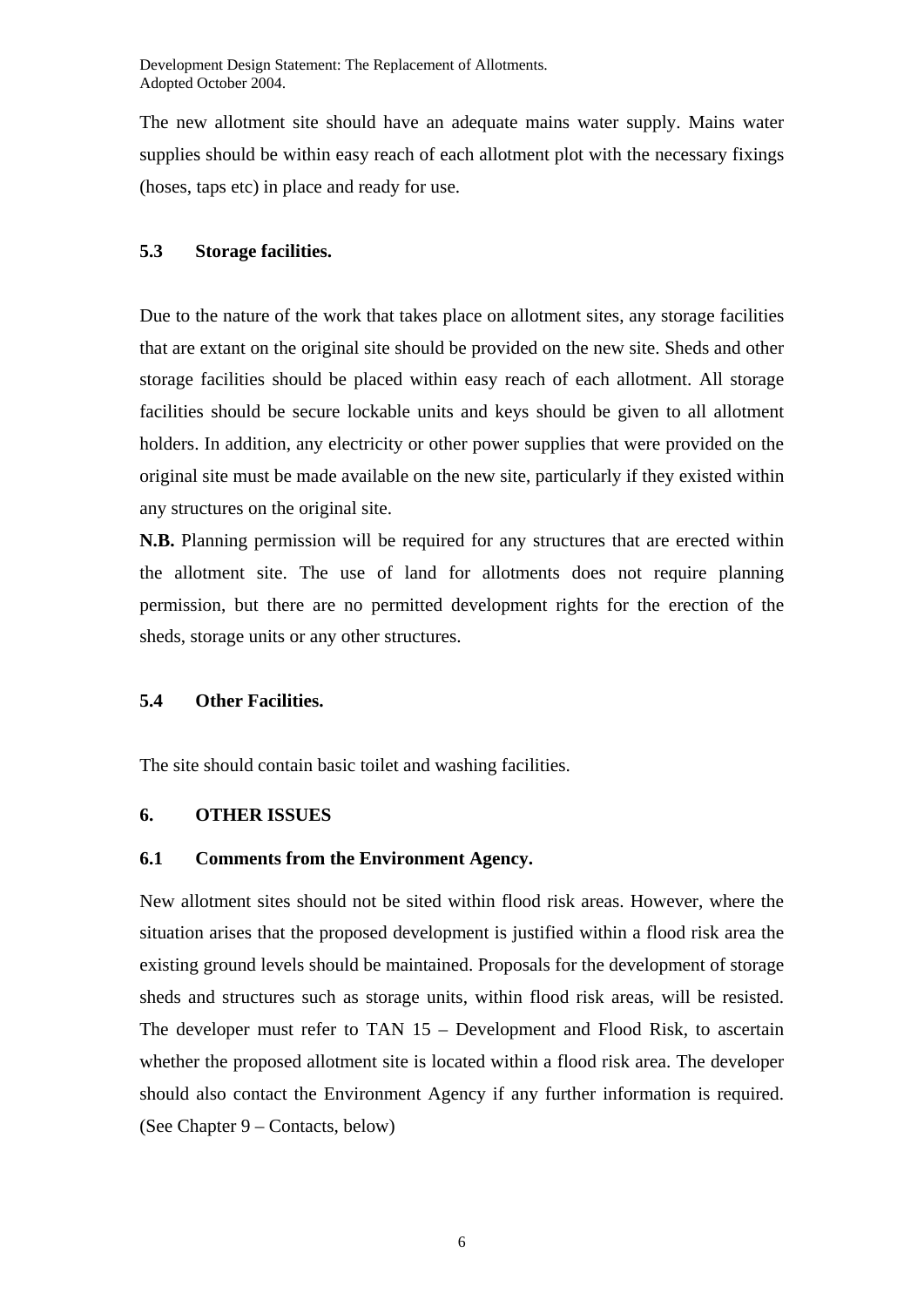#### **7. SUMMARY**

**7.1** It should be remembered that all these works are required to be undertaken by the developer and it is the developer's responsibility to ensure that the guidelines within this brief are followed appropriately. If any further assistance is required, from developers or any allotment holders that may be affected, please do not hesitate to contact the relevant department within the address list in Chapter 9.

**7.2** When completed, the new allotment must be dedicated to the council, subject to inspection by the Leisure Services Department.

#### **8. OTHER LEGISLATION**

#### **8.1 Allotments Act 1950.**

The Allotments Act 1950 sets out many criteria in relation to allotments, their tenants and holders rights. The Act also sets out specific criteria concerning details of termination. In light of this, it would be in the interest of anyone involved within the process of allotment replacement to take account the details set out within Allotments Act.

#### **8.2 Disability Discrimination Act 1995.**

The Disability Discrimination Act 1995, states that it is unlawful for a provider of services to discriminate against a disabled person. The Act pays particular attention to accessibility, specifically in relation to facilities for entertainment and recreation. In light of this, if the Council formally adopts the replacement allotment site, it would then be seen as a provider of this service. Therefore, it would be in the interest of any person involved in providing a replacement allotment site, to bear in mind the provisions of the Act.